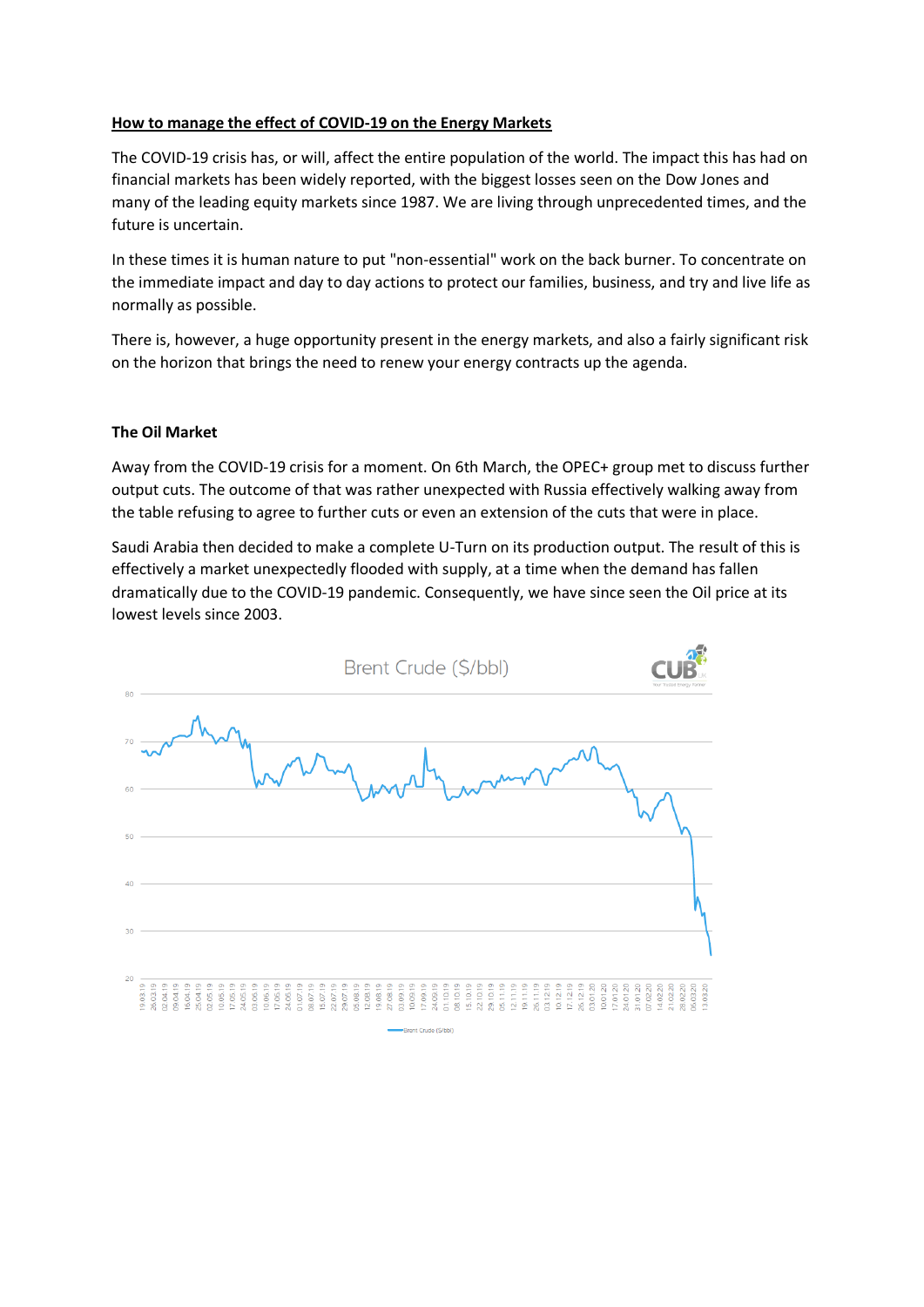## **Other Influencing Markets**

The price of any commodity is affected by a significant number of influencing markets, and the U.K. energy price isn't exempt from this. The price of Carbon, Coal and LNG (Liquefied Natural Gas), to name but a few, dictate the market price in different ways.

Almost all these markets have seen significant losses, pulled down by various things including Brexit negotiations, but more recently through demand destruction from COVID-19.



### **U.K. Gas and Power**

To round things off, let's look at the U.K. wholesale gas and power markets. The influence of a mild winter, healthy supply and for a while a strengthening pound we saw prices tumble. The wholesale cost of energy in the U.K. is at its lowest levels for over a decade. With some near term markets trading in the 20s.